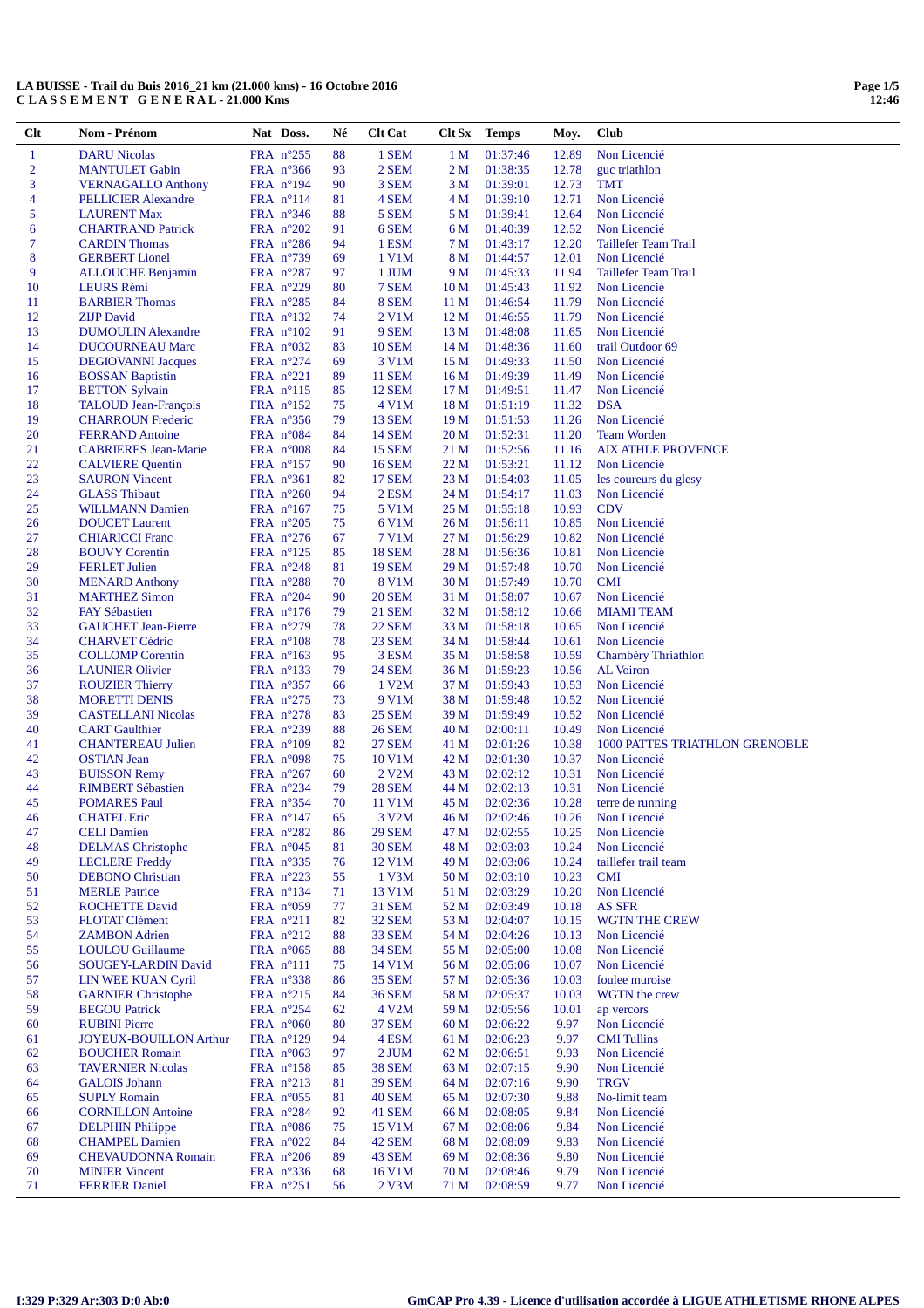| $Cl$ t     | Nom - Prénom                                      | Nat Doss.                                | Né       | <b>Clt Cat</b>                | Clt Sx                    | <b>Temps</b>         | Moy.         | <b>Club</b>                               |
|------------|---------------------------------------------------|------------------------------------------|----------|-------------------------------|---------------------------|----------------------|--------------|-------------------------------------------|
| 72         | <b>PERCONTE Patrick</b>                           | FRA n°333                                | 75       | 17 V1M                        | 72 M                      | 02:09:26             | 9.74         | Non Licencié                              |
| 73         | <b>LEPKI</b> Stéphanie                            | FRA n°156                                | 90       | 1 SEF                         | 1 F                       | 02:09:44             | 9.71         | Non Licencié                              |
| 74         | <b>BOTTA</b> Frederik                             | FRA n°208                                | 74       | 18 V1M                        | 73 M                      | 02:10:39             | 9.64         | Non Licencié                              |
| 75         | <b>SCHMITT Alexis</b>                             | FRA $n^{\circ}143$                       | 88       | <b>44 SEM</b>                 | 74 M                      | 02:10:52             | 9.63         | Non Licencié                              |
| 76         | <b>CAMPIONE Stéphane</b>                          | FRA n°193                                | 73       | 19 V1M                        | 75 M                      | 02:11:01             | 9.62         | Non Licencié                              |
| 77         | <b>BROTEL Xavier</b>                              | FRA n°161                                | 85       | 45 SEM                        | 76 M                      | 02:11:23             | 9.59         | Non Licencié                              |
| 78         | <b>CANAS Bastien</b>                              | FRA n°070                                | 80       | <b>46 SEM</b>                 | 77 M                      | 02:11:42             | 9.57         | Non Licencié                              |
| 79         | PELLICIER Jérôme                                  | FRA $n^{\circ}107$                       | 80       | 47 SEM                        | 78 M                      | 02:12:03             | 9.54         | Non Licencié                              |
| 80         | <b>LE GUYADEC Mathias</b>                         | FRA $n^{\circ}217$                       | 93       | 48 SEM                        | 79 M                      | 02:12:12             | 9.53         | <b>Lyon Mountain Trail</b>                |
| 81         | <b>WAGNER Gregory</b>                             | FRA n°271                                | 71       | 20 V1M                        | 80 M                      | 02:12:24             | 9.52         | Non Licencié                              |
| 82         | <b>FONTANA</b> Mathieu                            | FRA $n^{\circ}240$                       | 79       | <b>49 SEM</b>                 | 81 M                      | 02:13:08             | 9.47         | Non Licencié                              |
| 83         | <b>COLLION Jerome</b>                             | FRA $n^{\circ}367$                       | 77       | <b>50 SEM</b>                 | 82 M                      | 02:13:16             | 9.46         | Non Licencié                              |
| 84         | <b>ESNAULT</b> Jacques                            | FRA $n^{\circ}166$                       | 61       | 5 V <sub>2</sub> M            | 83 M                      | 02:13:20             | 9.45         | 1000 pattes triathlon grenoble            |
| 85         | <b>KALFOUN Cédric</b>                             | FRA $n^{\circ}195$                       | 67       | 21 V1M                        | 84 M                      | 02:13:47             | 9.42         | Non Licencié                              |
| 86         | <b>CARANANA Joël</b>                              | FRA $n^{\circ}139$                       | 73       | 22 V1M                        | 85 M                      | 02:13:47             | 9.42         | Non Licencié                              |
| 87<br>88   | CHOPARD-LALLIER Marianne FRA n°283                |                                          | 86       | 2 SEF<br><b>51 SEM</b>        | 2F                        | 02:13:53             | 9.41         | <b>CMI</b><br><b>Terres Froides Trail</b> |
| 89         | <b>VEYET Florian</b><br><b>BABA</b> Said          | FRA $n^{\circ}100$<br>FRA $n^{\circ}162$ | 83<br>75 | 23 V1M                        | 86 M<br>87 M              | 02:14:05<br>02:14:23 | 9.40<br>9.38 | Non Licencié                              |
| 90         | <b>GENRE Marco</b>                                | FRA $n^{\circ}183$                       | 84       | 52 SEM                        | 88 M                      | 02:14:37             | 9.36         | Les Mille Pattes Triathlon                |
| 91         | <b>PAYAN Nicolas</b>                              | FRA $n^{\circ}057$                       | 81       | 53 SEM                        | 89 M                      | 02:14:51             | 9.34         | Non Licencié                              |
| 92         | <b>DUVERGER</b> Jena jacques                      | FRA $n^{\circ}344$                       | 66       | 6 V <sub>2</sub> M            | 90 M                      | 02:14:54             | 9.34         | Non Licencié                              |
| 93         | <b>LELONG Christophe</b>                          | $FRA$ n°118                              | 79       | <b>54 SEM</b>                 | 91 M                      | 02:14:55             | 9.34         | Non Licencié                              |
| 94         | <b>COCHET Hervé</b>                               | $FRA$ n°171                              | 76       | 24 V1M                        | 92 M                      | 02:15:01             | 9.33         | Non Licencié                              |
| 95         | <b>ROULON</b> Christophe                          | FRA $n^{\circ}128$                       | 62       | 7 V2M                         | 93 M                      | 02:15:12             | 9.32         | Non Licencié                              |
| 96         | <b>BERNARD Guillaume</b>                          | FRA $n^{\circ}080$                       | 68       | 25 V1M                        | 94 M                      | 02:15:31             | 9.30         | Non Licencié                              |
| 97         | <b>BUFFIERE Alexandre</b>                         | FRA n°066                                | 84       | 55 SEM                        | 95 M                      | 02:15:36             | 9.29         | Non Licencié                              |
| 98         | <b>LUTZ</b> Vincent                               | FRA $n^{\circ}150$                       | 87       | 56 SEM                        | 96 M                      | 02:15:39             | 9.29         | Non Licencié                              |
| 99         | <b>ROSTOLLAN Gilles</b>                           | FRA $n^{\circ}191$                       | 64       | 8 V <sub>2</sub> M            | 97 M                      | 02:15:55             | 9.27         | Gap Hautes Alpes Athlètisme               |
| 100        | <b>PELISSON</b> Antoine                           | FRA $n^{\circ}104$                       | 97       | 3 JUM                         | 98 M                      | 02:16:10             | 9.25         | Non Licencié                              |
| 101        | <b>OCCELLI</b> Francois xavier                    | FRA $n^{\circ}358$                       | 79       | <b>57 SEM</b>                 | 99 M                      | 02:16:18             | 9.25         | sic al echirolles                         |
| 102        | <b>GUILBAUD Sébastien</b>                         | FRA $n^{\circ}142$                       | 76       | 26 V1M                        | 100 M                     | 02:16:48             | 9.21         | <b>AL</b> Voiron                          |
| 103        | <b>SAFRI Karim</b>                                | FRA $n^{\circ}185$                       | 76       | 27 V1M                        | 101 <sub>M</sub>          | 02:16:59             | 9.20         | Non Licencié                              |
| 104        | <b>WUISYK Bruno</b>                               | FRA $n^{\circ}159$                       | 65       | 9 V <sub>2</sub> M            | 102 M                     | 02:17:01             | 9.20         | <b>ALV</b> Athlétisme                     |
| 105        | <b>ROUTIN Julien</b>                              | FRA $n°099$                              | 79       | <b>58 SEM</b>                 | 103 <sub>M</sub>          | 02:17:09             | 9.19         | <b>Raid Devils</b>                        |
| 106        | MÉDALIN-BERNARD Bruno                             | FRA $n^{\circ}029$                       | 76       | 28 V1M                        | 104 <sub>M</sub>          | 02:17:15             | 9.18         | Non Licencié                              |
| 107        | <b>SITTARAME Yann</b>                             | FRA $n^{\circ}220$                       | 71       | 29 V1M                        | 105 <sub>M</sub>          | 02:17:27             | 9.17         | <b>ALE Echirolles</b>                     |
| 108        | <b>MEIER</b> Thomas                               | FRA $n^{\circ}042$                       | 90       | <b>59 SEM</b>                 | 106 <sub>M</sub>          | 02:17:29             | 9.17         | <b>Chablais Libre</b>                     |
| 109        | <b>BELZ Gilles</b>                                | FRA $n^{\circ}261$                       | 73       | 30 V1M                        | 107 <sub>M</sub>          | 02:17:34             | 9.16         | trialp                                    |
| 110        | <b>CHARIGNON Vincent</b>                          | FRA $n^{\circ}252$                       | 58       | 10 V2M                        | 108 <sub>M</sub>          | 02:18:03             | 9.13         | Non Licencié                              |
| 111        | ZOUAOUI Abdel                                     | FRA $n^{\circ}050$                       | 61       | 11 V2M                        | 109 <sub>M</sub>          | 02:18:03             | 9.13         | Non Licencié<br>Non Licencié              |
| 112<br>113 | <b>MACAUX</b> Serge<br><b>BONNEAU Nicolas</b>     | FRA $n^{\circ}168$<br>FRA $n^{\circ}227$ | 59<br>75 | 12 V <sub>2</sub> M<br>31 V1M | 110 <sub>M</sub><br>111 M | 02:18:04<br>02:18:05 | 9.13<br>9.12 | Non Licencié                              |
| 114        | <b>GERENTE Myriam</b>                             | FRA $n^{\circ}350$                       | 77       | 3 SEF                         | 3F                        | 02:18:15             | 9.11         | Non Licencié                              |
| 115        | <b>CARBONNE Sébastien</b>                         | FRA $n^{\circ}004$                       | 79       | <b>60 SEM</b>                 | 112M                      | 02:18:26             | 9.10         | Non Licencié                              |
| 116        | <b>DETROYAT Mael</b>                              | FRA n°151                                | 90       | 61 SEM                        | 113 M                     | 02:18:54             | 9.07         | Non Licencié                              |
| 117        | <b>EMINET Nicolas Pierre</b>                      | FRA $n^{\circ}027$                       | 86       | 62 SEM                        | 114M                      | 02:19:02             | 9.06         | Non Licencié                              |
| 118        | <b>PANZUTI Adrien</b>                             | FRA $n^{\circ}126$                       | 86       | 63 SEM                        | 115 M                     | 02:19:12             | 9.05         | Non Licencié                              |
| 119        | <b>MOLHO</b> Frédéric                             | FRA n°219                                | 82       | 64 SEM                        | 116 M                     | 02:19:25             | 9.04         | <b>CMI</b> Tullins                        |
| 120        | <b>CLANET Kevin</b>                               | FRA n°244                                | 88       | 65 SEM                        | 117 M                     | 02:19:34             | 9.03         | Non Licencié                              |
| 121        | <b>BLOUIN</b> François                            | FRA $n^{\circ}154$                       | 89       | <b>66 SEM</b>                 | 118M                      | 02:19:35             | 9.03         | Non Licencié                              |
| 122        | <b>BLIEM Mathieu</b>                              | FRA $n^{\circ}216$                       | 76       | 32 V1M                        | 119 <sub>M</sub>          | 02:19:54             | 9.01         | Non Licencié                              |
| 123        | <b>GEAY David</b>                                 | FRA $n^{\circ}360$                       | 81       | 67 SEM                        | 120 M                     | 02:20:02             | 9.00         | Non Licencié                              |
| 124        | <b>FOSSALUZZA Damien</b>                          | FRA $n^{\circ}041$                       | 88       | <b>68 SEM</b>                 | 121 M                     | 02:20:03             | 9.00         | Non Licencié                              |
| 125        | <b>STREE Bernard</b>                              | FRA $n^{\circ}017$                       | 80       | <b>69 SEM</b>                 | 122M                      | 02:20:22             | 8.98         | Non Licencié                              |
| 126        | <b>CROSTHWAITE Jolyon</b>                         | FRA $n^{\circ}231$                       | 52       | 3 V3M                         | 123 M                     | 02:20:27             | 8.97         | Non Licencié                              |
| 127        | <b>COURCON Olivier</b>                            | FRA n°247                                | 70       | 33 V1M                        | 124 M                     | 02:20:42             | 8.96         | Non Licencié                              |
| 128        | <b>GRAUX Nicolas</b>                              | FRA n°265                                | 82       | <b>70 SEM</b>                 | 125 <sub>M</sub>          | 02:21:04             | 8.93         | Non Licencié                              |
| 129        | <b>PROUDHOM Anaïs</b>                             | FRA $n^{\circ}222$                       | 94       | 1 ESF                         | 4 F                       | 02:21:07             | 8.93         | Non Licencié                              |
| 130        | <b>VESCOVI</b> Johan                              | FRA n°209                                | 81       | <b>71 SEM</b>                 | 126 M                     | 02:21:07             | 8.93         | Al Saint marcellin                        |
| 131        | <b>GAVIN David</b>                                | FRA $n^{\circ}266$                       |          | <b>72 SEM</b>                 | 127 M                     | 02:21:08             | 8.93         | Non Licencié                              |
| 132        | <b>GAUDIEZ Philippe</b>                           | FRA n°075                                | 61       | 13 V <sub>2</sub> M           | 128 M                     | 02:21:09             | 8.93         | Non Licencié                              |
| 133        | <b>ABONNEL Alain</b>                              | FRA n°341                                | 68       | 34 V1M                        | 129 M                     | 02:21:11             | 8.93         | Non Licencié                              |
| 134<br>135 | <b>BOUVIER Patrick</b><br><b>GRIMMONPREZ Eric</b> | FRA $n^{\circ}054$<br>FRA $n^{\circ}067$ | 67<br>97 | 35 V1M<br>4 JUM               | 130 M<br>131 M            | 02:22:10<br>02:22:20 | 8.86<br>8.85 | Non Licencié<br>Non Licencié              |
| 136        | <b>CHASSANG Baptiste</b>                          | FRA n°198                                | 96       | 5 ESM                         | 132 M                     | 02:22:34             | 8.84         | Non Licencié                              |
| 137        | <b>BRESSIEUX Sylvain</b>                          | FRA $n^{\circ}072$                       | 72       | 36 V1M                        | 133 M                     | 02:22:36             | 8.84         | Non Licencié                              |
| 138        | <b>SEGARD Florent</b>                             | FRA n°230                                | 91       | <b>73 SEM</b>                 | 134 M                     | 02:22:49             | 8.82         | Non Licencié                              |
| 139        | <b>SCARINGELLA Geoffrey</b>                       | FRA $n^{\circ}122$                       | 85       | <b>74 SEM</b>                 | 135 M                     | 02:22:55             | 8.82         | <b>Power REC</b>                          |
| 140        | <b>SESTIER-CARLIN Fabienne</b>                    | FRA n°368                                | 77       | 4 SEF                         | 5F                        | 02:23:18             | 8.79         | <b>DSA</b>                                |
| 141        | <b>BILLON Colin</b>                               | FRA $n^{\circ}173$                       | 77       | <b>75 SEM</b>                 | 136 M                     | 02:23:35             | 8.78         | Non Licencié                              |
| 142        | <b>WANTZEN Kilian</b>                             | FRA $n^{\circ}226$                       | 91       | <b>76 SEM</b>                 | 137 M                     | 02:24:12             | 8.74         | Non Licencié                              |
|            |                                                   |                                          |          |                               |                           |                      |              |                                           |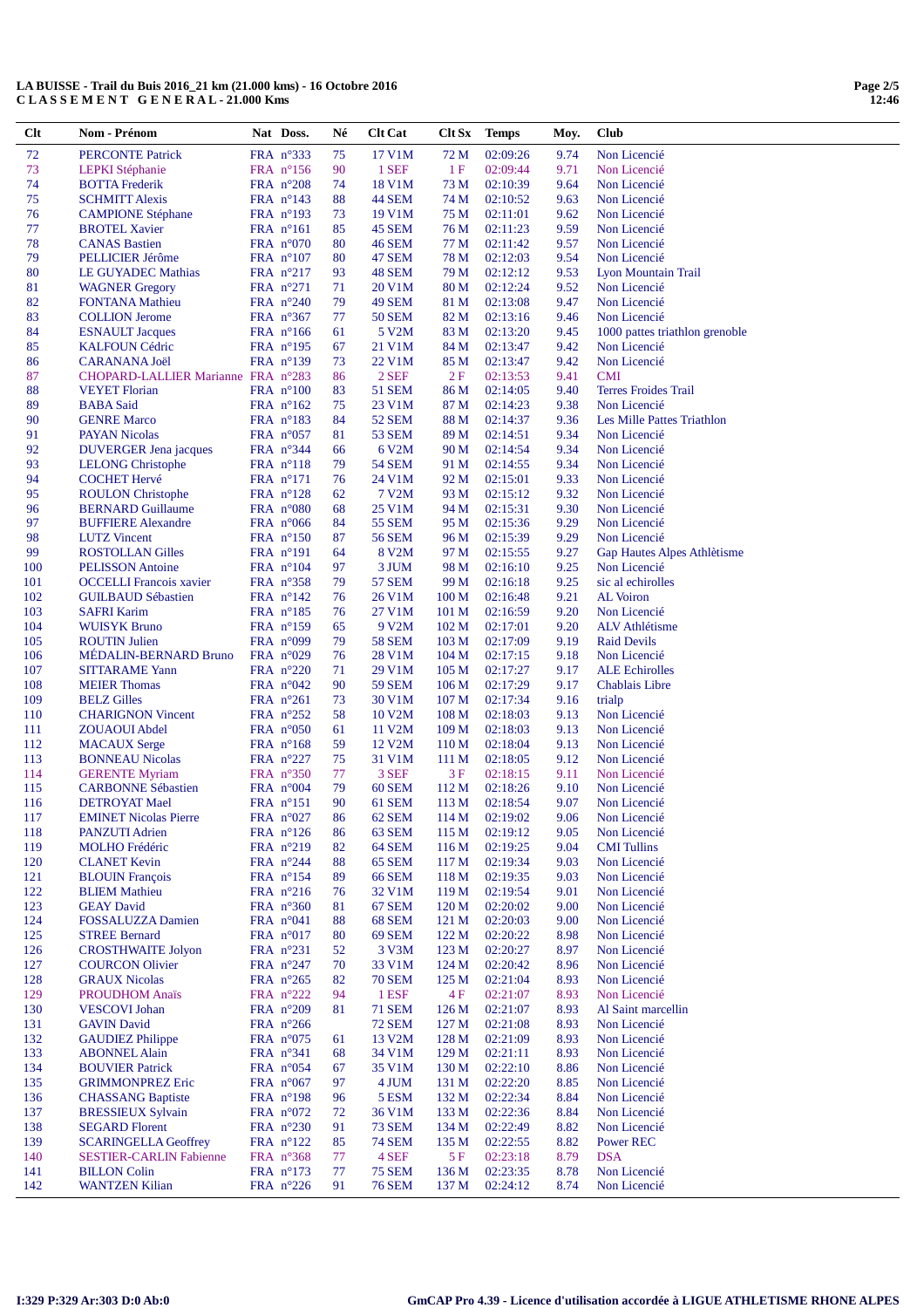| $Cl$ t     | Nom - Prénom                                     | Nat Doss.                                | Né       | <b>Clt Cat</b>                   | Clt Sx                    | <b>Temps</b>         | Moy.         | Club                                |
|------------|--------------------------------------------------|------------------------------------------|----------|----------------------------------|---------------------------|----------------------|--------------|-------------------------------------|
| 143        | <b>EYSSARD Jean-Baptiste</b>                     | FRA n°039                                | 78       | <b>77 SEM</b>                    | 138 M                     | 02:24:33             | 8.72         | Non Licencié                        |
| 144        | <b>ODET</b> Jean-Philippe                        | FRA $n^{\circ}196$                       | 67       | 37 V1M                           | 139 M                     | 02:24:37             | 8.71         | Non Licencié                        |
| 145        | <b>BERTHOLLET Regis</b>                          | FRA $n^{\circ}280$                       | 72       | 38 V1M                           | 140 M                     | 02:24:44             | 8.71         | Non Licencié                        |
| 146        | <b>NOHARET</b> Emmanuel                          | FRA $n^{\circ}105$                       | 77       | <b>78 SEM</b>                    | 141 M                     | 02:24:59             | 8.69         | Non Licencié                        |
| 147        | <b>SOUCHON Maxence</b>                           | FRA $n^{\circ}062$                       | 77       | <b>79 SEM</b>                    | 142 M                     | 02:24:59             | 8.69         | Non Licencié                        |
| 148        | <b>LOZE</b> Thierry                              | FRA $n^{\circ}200$                       | 73       | 39 V1M                           | 143 M                     | 02:26:02             | 8.63         | Non Licencié                        |
| 149        | <b>BLEICHER Philippe</b>                         | FRA $n^{\circ}369$                       | 63       | 14 V2M                           | 144 M                     | 02:26:04             | 8.63         | Non Licencié                        |
| 150        | <b>DERUMIGNY Damien</b>                          | FRA $n^{\circ}130$                       | 81       | <b>80 SEM</b>                    | 145 M                     | 02:26:19             | 8.61         | Non Licencié                        |
| 151        | <b>COLLIAT Mathieu</b>                           | $FRA$ n°113                              | 98       | 5 JUM                            | 146 M                     | 02:26:30             | 8.60         | <b>ASPTT Grenoble</b>               |
| 152        | <b>MAIORANA</b> Fabrice                          | FRA n°343                                | 78       | <b>81 SEM</b>                    | 147 M                     | 02:26:33             | 8.60         | cmi vinay                           |
| 153        | <b>BOSSAN Frédéric</b>                           | $FRA$ $n^{\circ}101$                     | 74       | 40 V1M                           | 148 M                     | 02:26:43             | 8.59         | Non Licencié                        |
| 154        | <b>THERMOS</b> Stephane                          | FRA $n^{\circ}337$                       | 70       | 41 V1M                           | 149 M                     | 02:27:49             | 8.52         | asptt valence                       |
| 155        | <b>RADISSON Olivier</b>                          | FRA $n^{\circ}332$                       | 82       | <b>82 SEM</b>                    | 150 M                     | 02:27:50             | 8.52         | Non Licencié                        |
| 156        | <b>BAZ</b> Djamel                                | FRA n°175                                | 74       | 42 V1M                           | 151 M                     | 02:27:51             | 8.52         | Non Licencié                        |
| 157<br>158 | <b>VANDENDAELE William</b>                       | FRA $n^{\circ}014$<br>FRA $n^{\circ}364$ | 84<br>82 | <b>83 SEM</b><br><b>84 SEM</b>   | 152 M<br>153 M            | 02:27:58<br>02:27:58 | 8.52<br>8.52 | Non Licencié<br>Non Licencié        |
| 159        | <b>DUVERNAY Julien</b><br><b>MULLIER Yann</b>    | FRA $n^{\circ}018$                       | 82       | <b>85 SEM</b>                    | 154 M                     | 02:28:13             | 8.50         | Non Licencié                        |
| 160        | <b>HEKIMIAN Jérôme</b>                           | FRA $n^{\circ}020$                       | 84       | <b>86 SEM</b>                    | 155 M                     | 02:28:15             | 8.50         | Non Licencié                        |
| 161        | <b>PERRET Laurent</b>                            | FRA $n^{\circ}214$                       | 76       | 43 V1M                           | 156 M                     | 02:28:39             | 8.48         | <b>ACS</b>                          |
| 162        | <b>BARBARULO Rémi</b>                            | FRA n°012                                | 73       | 44 V1M                           | 157 M                     | 02:29:02             | 8.45         | Non Licencié                        |
| 163        | <b>GEROSSIER Christophe</b>                      | FRA $n^{\circ}340$                       | 72       | 45 V1M                           | 158 M                     | 02:29:04             | 8.45         | Non Licencié                        |
| 164        | <b>MENON</b> Alexandre                           | FRA $n^{\circ}038$                       | 78       | <b>87 SEM</b>                    | 159 M                     | 02:29:04             | 8.45         | Non Licencié                        |
| 165        | <b>DODOS ROBERT Amandine</b>                     | FRA $n^{\circ}258$                       | 81       | 5 SEF                            | 6 F                       | 02:29:13             | 8.44         | al voiron                           |
| 166        | <b>ROBERT Patrick</b>                            | FRA $n^{\circ}365$                       | 61       | 15 V2M                           | 160 <sub>M</sub>          | 02:29:14             | 8.44         | alv                                 |
| 167        | <b>LAVENAS Victor</b>                            | FRA $n^{\circ}078$                       | 90       | <b>88 SEM</b>                    | 161 M                     | 02:29:17             | 8.44         | Non Licencié                        |
| 168        | <b>JEAN François-Xavier</b>                      | FRA $n^{\circ}005$                       | 85       | <b>89 SEM</b>                    | 162 M                     | 02:29:22             | 8.44         | Non Licencié                        |
| 169        | <b>DESSAINJEAN Alexandre</b>                     | FRA $n^{\circ}088$                       | 81       | <b>90 SEM</b>                    | 163 M                     | 02:29:22             | 8.44         | Non Licencié                        |
| 170        | <b>LOURENCO Sébastien</b>                        | FRA $n^{\circ}035$                       | 80       | 91 SEM                           | 164 M                     | 02:29:32             | 8.43         | Non Licencié                        |
| 171        | LUGUET Jérôme                                    | FRA n°177                                | 80       | <b>92 SEM</b>                    | 165 M                     | 02:29:39             | 8.42         | Non Licencié                        |
| 172        | <b>MICHAL Chrystèle</b>                          | FRA $n^{\circ}233$                       | 73       | 1 V <sub>1</sub> F               | 7 F                       | 02:29:40             | 8.42         | Non Licencié                        |
| 173        | <b>DURAND Julien</b>                             | $FRA$ n°197                              | 85       | 93 SEM                           | 166 M                     | 02:29:55             | 8.41         | Non Licencié                        |
| 174        | <b>BUISSON Roselyne</b>                          | FRA $n^{\circ}268$                       | 60       | 1 V <sub>2F</sub>                | 8F                        | 02:29:58             | 8.40         | cap vercors                         |
| 175        | <b>MAIORANA</b> Estelle                          | $FRA$ n°342                              | 83       | 6 SEF                            | 9 F                       | 02:30:00             | 8.40         | cmi vinay                           |
| 176<br>177 | <b>BOURGARIT Luc</b><br><b>MARTINEZ Anthony</b>  | $FRA$ n°210<br>$FRA$ n°164               | 72<br>97 | 46 V1M<br>6 JUM                  | 167 <sub>M</sub><br>168 M | 02:30:12<br>02:30:17 | 8.39<br>8.38 | Non Licencié<br><b>AC</b> Sassenage |
| 178        | <b>PORLAN Manuel</b>                             | $FRA$ n°172                              | 74       | 47 V1M                           | 169 M                     | 02:30:18             | 8.38         | Non Licencié                        |
| 179        | <b>FRANCIOSI</b> Ludovic                         | FRA $n^{\circ}363$                       | 67       | 48 V1M                           | 170 M                     | 02:30:32             | 8.37         | Non Licencié                        |
| 180        | <b>LEGAST Mathieu</b>                            | FRA $n^{\circ}026$                       | 72       | 49 V1M                           | 171 M                     | 02:31:01             | 8.34         | Non Licencié                        |
| 181        | <b>LATOUR Antoine</b>                            | FRA $n^{\circ}246$                       | 80       | 94 SEM                           | 172 M                     | 02:31:03             | 8.34         | Non Licencié                        |
| 182        | <b>LOHEAS</b> Damien                             | FRA $n^{\circ}273$                       | 85       | 95 SEM                           | 173 M                     | 02:31:06             | 8.34         | Non Licencié                        |
| 183        | <b>GRILLET-AUBERT Carole</b>                     | FRA $n^{\circ}053$                       | 69       | 2 V <sub>1</sub> F               | 10F                       | 02:31:06             | 8.34         | Non Licencié                        |
| 184        | <b>ASTIER Cécile</b>                             | $FRA$ n°011                              | 74       | 3 V1F                            | 11F                       | 02:31:10             | 8.34         | Non Licencié                        |
| 185        | <b>MARTIN Mickaël</b>                            | FRA $n^{\circ}079$                       | 89       | 96 SEM                           | 174 M                     | 02:31:10             | 8.34         | <b>Team Raidlight</b>               |
| 186        | <b>CHORRIER-COLLET Josselin</b>                  | FRA $n^{\circ}190$                       | 82       | 97 SEM                           | 175 M                     | 02:31:11             | 8.33         | Non Licencié                        |
| 187        | <b>DUMONT Nicolas</b>                            | FRA $n^{\circ}077$                       | 81       | <b>98 SEM</b>                    | 176 M                     | 02:31:12             | 8.33         | Non Licencié                        |
| 188        | <b>HENNO</b> Stéphane                            | FRA $n^{\circ}218$                       | 71       | 50 V1M                           | 177 M                     | 02:31:13             | 8.33         | Non Licencié                        |
| 189        | <b>BUCZNIEWSCI David</b>                         | FRA n°334                                | 81       | <b>99 SEM</b>                    | 178 M                     | 02:31:18<br>02:31:20 | 8.33         | Non Licencié<br>Non Licencié        |
| 190<br>191 | <b>FORMANEK Nicolas</b><br><b>FREMAUX Thomas</b> | FRA n°256<br>FRA n°106                   | 78<br>77 | <b>100 SEM</b><br><b>101 SEM</b> | 179 M<br>180 M            | 02:31:32             | 8.33<br>8.32 | Non Licencié                        |
| 192        | <b>CHARNAY Bruno</b>                             | FRA $n^{\circ}149$                       | 73       | 51 V1M                           | 181 M                     | 02:31:36             | 8.31         | <b>KB</b> Team                      |
| 193        | <b>GOULIELMAKIS David</b>                        | FRA n°051                                | 78       | <b>102 SEM</b>                   | 182 M                     | 02:32:08             | 8.28         | <b>POWER REC</b>                    |
| 194        | <b>ZAMBITO Séverine</b>                          | FRA $n^{\circ}281$                       | 81       | 7 SEF                            | 12F                       | 02:32:31             | 8.26         | Non Licencié                        |
| 195        | <b>VALENCE Eole</b>                              | FRA $n^{\circ}093$                       | 97       | 7 JUM                            | 183 M                     | 02:32:33             | 8.26         | Non Licencié                        |
| 196        | <b>RIVOIRE Louis</b>                             | FRA n°094                                | 97       | 8 JUM                            | 184 M                     | 02:32:34             | 8.26         | Non Licencié                        |
| 197        | <b>QUEMA</b> Vivien                              | $FRA$ n°174                              | 79       | 103 SEM                          | 185 M                     | 02:32:55             | 8.24         | Non Licencié                        |
| 198        | <b>STELLA Sylvie</b>                             | $FRA$ n°179                              | 74       | 4 V1F                            | 13F                       | 02:33:39             | 8.20         | Non Licencié                        |
| 199        | <b>AKBIK-JOURDAIN Landry</b>                     | $FRA$ n°112                              | 95       | 6 ESM                            | 186 M                     | 02:33:58             | 8.18         | Non Licencié                        |
| 200        | <b>SUPLY Matthieu</b>                            | FRA $n^{\circ}058$                       | 78       | 104 SEM                          | 187 M                     | 02:34:14             | 8.17         | Non Licencié                        |
| 201        | <b>BOUCHER Frédéric</b>                          | FRA $n^{\circ}064$                       | 68       | 52 V1M                           | 188 M                     | 02:34:18             | 8.17         | <b>CAF Valence</b>                  |
| 202        | <b>ROUX Jacques</b>                              | FRA n°277                                | 61       | 16 V2M                           | 189 M                     | 02:34:24             | 8.16         | Non Licencié                        |
| 203        | <b>MONTAGNAT Véronique</b>                       | FRA n°199                                | 72       | 5 V1F                            | 14F                       | 02:34:27             | 8.16         | Non Licencié                        |
| 204        | <b>MOREAU Franck</b>                             | FRA $n^{\circ}023$                       | 70       | 53 V1M                           | 190 M                     | 02:34:27             | 8.16         | Non Licencié                        |
| 205<br>206 | <b>RUIZ-CARRILLO Loïc</b>                        | FRA $n^{\circ}372$<br>FRA $n^{\circ}083$ | 86<br>83 | <b>105 SEM</b><br>8 SEF          | 191 M<br>15F              | 02:35:11<br>02:36:15 | 8.12<br>8.06 | Non Licencié<br><b>GUC</b>          |
| 207        | <b>GAY</b> Eugénie<br><b>GAY Olivier</b>         | FRA n°076                                | 53       | 4 V3M                            | 192 M                     | 02:36:15             | 8.06         | Non Licencié                        |
| 208        | <b>GANSEL Xavier</b>                             | FRA $n^{\circ}242$                       | 65       | 17 V2M                           | 193 M                     | 02:36:31             | 8.05         | Non Licencié                        |
| 209        | <b>VERNI</b> Guillaume                           | FRA $n^{\circ}146$                       | 89       | 106 SEM                          | 194 M                     | 02:36:45             | 8.04         | Non Licencié                        |
| 210        | <b>SCHULLER François</b>                         | FRA $n^{\circ}182$                       | 59       | 18 V <sub>2</sub> M              | 195 M                     | 02:36:49             | 8.04         | Non Licencié                        |
| 211        | <b>BENEDETTI Angel</b>                           | FRA $n^{\circ}140$                       | 70       | 54 V1M                           | 196 M                     | 02:36:52             | 8.03         | randonneurs de ruy                  |
| 212        | <b>ZAMMIT Fabeien</b>                            | FRA $n^{\circ}264$                       | 85       | <b>107 SEM</b>                   | 197 M                     | 02:36:56             | 8.03         | Non Licencié                        |
| 213        | <b>DA FONTE Clement</b>                          | FRA n°352                                | 91       | <b>108 SEM</b>                   | 198 M                     | 02:37:01             | 8.03         | Non Licencié                        |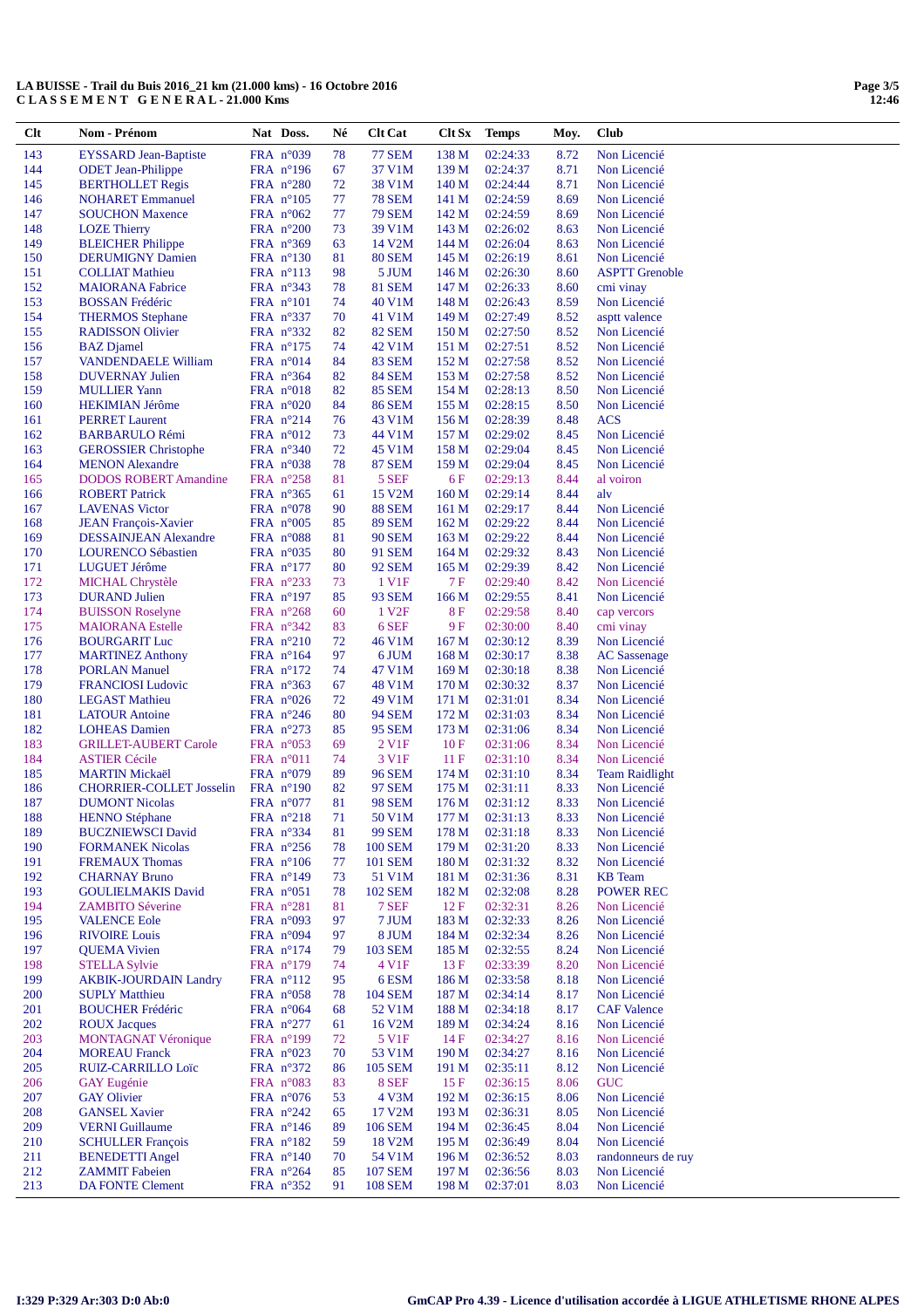| $Cl$ t     | Nom - Prénom                                          | Nat Doss.                                | Né       | <b>Clt Cat</b>                  |                | <b>Clt Sx</b> Temps  | Moy.         | Club                               |
|------------|-------------------------------------------------------|------------------------------------------|----------|---------------------------------|----------------|----------------------|--------------|------------------------------------|
| 214        | <b>GIROUD Geoffrey</b>                                | FRA $n^{\circ}351$                       | 96       | 7 ESM                           | 199 M          | 02:37:01             | 8.03         | Non Licencié                       |
| 215        | FIERRO CASTRO Sergio                                  | FRA $n^{\circ}085$                       | 81       | <b>109 SEM</b>                  | 200 M          | 02:37:31             | 8.00         | Non Licencié                       |
| 216        | <b>MOROT-RAQUIN Philippe</b>                          | FRA $n^{\circ}031$                       | 68       | 55 V1M                          | 201 M          | 02:37:35             | 8.00         | Non Licencié                       |
| 217        | <b>BOURGIT Jean-Michel</b>                            | FRA $n^{\circ}028$                       | 66       | 19 V2M                          | 202 M          | 02:37:37             | 7.99         | Run For Fun AS HP                  |
| 218        | <b>GARCIN Michel</b>                                  | FRA $n^{\circ}160$                       | 61       | 20 V2M                          | 203 M          | 02:37:38             | 7.99         | Cap Vercors                        |
| 219<br>220 | <b>LEBORGNE David</b><br><b>MATHOU</b> Sebastien      | FRA $n^{\circ}124$<br>FRA $n^{\circ}245$ | 84<br>76 | 110 SEM<br>56 V1M               | 204 M<br>205 M | 02:37:38<br>02:37:43 | 7.99<br>7.99 | Non Licencié<br>Non Licencié       |
| 221        | <b>GENTIL Grégoire</b>                                | FRA $n°091$                              | 97       | 9 JUM                           | 206 M          | 02:37:49             | 7.98         | Non Licencié                       |
| 222        | <b>DAVAT</b> Gérard                                   | FRA $n^{\circ}074$                       | 97       | 10 JUM                          | 207 M          | 02:38:06             | 7.97         | <b>ACS</b>                         |
| 223        | <b>FERRAZ</b> Christophe                              | FRA $n^{\circ}362$                       | 72       | 57 V1M                          | 208 M          | 02:39:34             | 7.90         | Non Licencié                       |
| 224        | <b>LACOUR Philippe</b>                                | FRA n°339                                | 62       | 21 V2M                          | 209 M          | 02:39:42             | 7.89         | gresicourant                       |
| 225        | <b>MONIER Tania</b>                                   | FRA $n°092$                              | 97       | 1 JUF                           | 16F            | 02:39:58             | 7.88         | Non Licencié                       |
| 226        | <b>LEROUX Fannie</b>                                  | FRA $n^{\circ}049$                       | 85       | 9 SEF                           | 17F            | 02:40:07             | 7.87         | <b>Amitie Nature FSGT Voiron</b>   |
| 227        | <b>BARTHOLIN Jean</b>                                 | FRA $n^{\circ}$ 155                      | 81       | <b>111 SEM</b>                  | 210 M          | 02:40:43             | 7.84         | Non Licencié                       |
| 228<br>229 | <b>SAINT-MARTIN Laurent</b><br><b>BUFFIERE Jérôme</b> | FRA n°370<br>FRA $n^{\circ}371$          | 75<br>74 | 58 V1M<br>59 V1M                | 211 M<br>212 M | 02:41:07<br>02:41:07 | 7.82<br>7.82 | Non Licencié<br>Non Licencié       |
| 230        | <b>BRIOT Cilly</b>                                    | FRA $n^{\circ}016$                       | 74       | 6 V <sub>1F</sub>               | 18F            | 02:41:12             | 7.82         | Non Licencié                       |
| 231        | <b>HERVOUET Cédric</b>                                | FRA $n^{\circ}052$                       | 79       | 112 SEM                         | 213 M          | 02:41:32             | 7.80         | Non Licencié                       |
| 232        | LAMBERT-CHAPERON Estelle FRA n°178                    |                                          | 74       | 7 V1F                           | 19F            | 02:41:57             | 7.78         | Non Licencié                       |
| 233        | PINARDON Jean-Luc                                     | FRA n°207                                | 62       | 22 V2M                          | 214 M          | 02:41:57             | 7.78         | Amitié Nature Voiron               |
| 234        | <b>TOMBARELLO Sébastien</b>                           | FRA $n^{\circ}069$                       | 80       | 113 SEM                         | 215 M          | 02:42:54             | 7.74         | Non Licencié                       |
| 235        | <b>DESCHAMPS Léo</b>                                  | FRA $n^{\circ}201$                       | 98       | 11 JUM                          | 216 M          | 02:43:01             | 7.73         | Non Licencié                       |
| 236<br>237 | <b>GUIGON Fabrice</b><br><b>CACHON Bernard</b>        | FRA $n^{\circ}187$<br>FRA $n^{\circ}192$ | 76<br>53 | 60 V1M<br>5 V3M                 | 217 M<br>218 M | 02:43:27<br>02:43:34 | 7.71<br>7.70 | <b>EDC Ski</b><br>Non Licencié     |
| 238        | <b>SIBUE Jean-Paul</b>                                | FRA n°189                                | 69       | 61 V1M                          | 219 M          | 02:43:35             | 7.70         | Non Licencié                       |
| 239        | <b>CATAYE Florence</b>                                | FRA $n^{\circ}180$                       | 87       | <b>10 SEF</b>                   | 20 F           | 02:43:38             | 7.70         | Non Licencié                       |
| 240        | <b>FOREST Sandrine</b>                                | FRA $n^{\circ}131$                       | 80       | <b>11 SEF</b>                   | 21 F           | 02:44:14             | 7.67         | Non Licencié                       |
| 241        | <b>GERBAUD Clémentine</b>                             | FRA $n^{\circ}061$                       | 85       | <b>12 SEF</b>                   | 22 F           | 02:46:56             | 7.55         | Non Licencié                       |
| 242        | <b>WOINET Roland</b>                                  | FRA $n^{\circ}116$                       | 67       | 62 V1M                          | 220 M          | 02:47:31             | 7.52         | Non Licencié                       |
| 243        | <b>COURBEBAISSE Julien</b>                            | FRA $n^{\circ}048$                       | 89       | 114 SEM                         | 221 M          | 02:47:44             | 7.51         | Non Licencié                       |
| 244        | <b>CHASSIGNIEUX Cedric</b>                            | FRA $n^{\circ}345$                       | 79       | 115 SEM                         | 222 M          | 02:47:44             | 7.51         | Non Licencié                       |
| 245<br>246 | <b>KERMAREC Marie</b><br><b>KERMARREC Olivier</b>     | FRA $n^{\circ}034$<br>FRA $n^{\circ}033$ | 75<br>75 | 8 V1F<br>63 V1M                 | 23 F<br>223 M  | 02:48:19<br>02:48:19 | 7.49<br>7.49 | Non Licencié<br>Non Licencié       |
| 247        | <b>LAFORET Celine</b>                                 | FRA n°359                                | 91       | 13 SEF                          | 24 F           | 02:49:07             | 7.45         | Non Licencié                       |
| 248        | <b>CAYER BARRIOZ Sandrine</b>                         | FRA $n^{\circ}262$                       | 71       | 9 V <sub>1F</sub>               | 25 F           | 02:49:28             | 7.44         | Non Licencié                       |
| 249        | <b>BRANELLEC Catherine</b>                            | FRA $n^{\circ}117$                       | 72       | 10 V1F                          | 26F            | 02:49:32             | 7.43         | Non Licencié                       |
| 250        | <b>GREGORI</b> Stéphanie                              | FRA $n^{\circ}203$                       | 75       | 11 V1F                          | 27F            | 02:49:33             | 7.43         | Non Licencié                       |
| 251        | <b>HUGUENIN Guillaume</b>                             | FRA $n^{\circ}003$                       | 79       | 116 SEM                         | 224 M          | 02:51:00             | 7.37         | Non Licencié                       |
| 252        | <b>MUREAU Carinne</b>                                 | FRA $n^{\circ}270$                       | 81       | <b>14 SEF</b>                   | 28 F           | 02:51:28             | 7.35         | Non Licencié                       |
| 253<br>254 | <b>DEL PUPPO Carole</b><br><b>COSNIER Vincent</b>     | FRA $n^{\circ}001$<br>FRA $n^{\circ}148$ | 72<br>75 | 12 V1F<br>64 V1M                | 29F<br>225 M   | 02:52:34<br>02:52:34 | 7.30<br>7.30 | Non Licencié<br>Non Licencié       |
| 255        | <b>GLENAT Antoine</b>                                 | FRA n°238                                | 90       | <b>15 SEF</b>                   | 30F            | 02:52:39             | 7.30         | Non Licencié                       |
| 256        | <b>EMAIN</b> Charlotte                                | FRA $n^{\circ}259$                       | 88       | 16 SEF                          | 31 F           | 02:53:28             | 7.26         | cmi tullins                        |
| 257        | DE SA Jose                                            | FRA $n^{\circ}263$                       | 73       | 65 V1M                          | 226 M          | 02:54:13             | 7.23         | Non Licencié                       |
| 258        | <b>CHRISTOPHE Eva</b>                                 | FRA $n^{\circ}036$                       | 88       | <b>17 SEF</b>                   | 32 F           | 02:54:18             | 7.23         | Non Licencié                       |
| 259        | <b>GANGLOFF Francois</b>                              | FRA n°355                                | 69       | 66 V1M                          | 227 M          | 02:54:25             | 7.22         | Non Licencié                       |
| 260        | <b>DUPUIS Xavier</b>                                  | FRA n°096                                | 69       | 67 V1M                          | 228 M          | 02:55:24             | 7.18         | Non Licencié                       |
| 261<br>262 | <b>BERNARD Claire</b><br><b>MIQUET Laurent</b>        | FRA $n^{\circ}081$<br>FRA n°249          | 95<br>70 | $2$ ESF<br>68 V1M               | 33 F<br>229 M  | 02:55:55<br>02:56:15 | 7.16<br>7.15 | Non Licencié<br>Non Licencié       |
| 263        | <b>MUGNIER Caroline</b>                               | FRA $n^{\circ}015$                       | 89       | <b>18 SEF</b>                   | 34 F           | 02:56:54             | 7.12         | Non Licencié                       |
| 264        | <b>MARLIER Romain</b>                                 | FRA n°103                                | 91       | <b>117 SEM</b>                  | 230 M          | 02:57:44             | 7.09         | Non Licencié                       |
| 265        | <b>MATHELIN Cyriaque</b>                              | FRA $n^{\circ}119$                       | 90       | <b>118 SEM</b>                  | 231 M          | 02:57:44             | 7.09         | Non Licencié                       |
| 266        | <b>TEYSSIER Anthony</b>                               | FRA $n^{\circ}241$                       | 78       | 119 SEM                         | 232 M          | 02:58:34             | 7.06         | jc portois                         |
| 267        | <b>DEVROE</b> Marie                                   | FRA $n^{\circ}138$                       | 70       | 13 V1F                          | 35 F           | 02:58:40             | 7.05         | Non Licencié                       |
| 268        | <b>BENEDETTI</b> Laetitia                             | FRA $n^{\circ}141$                       | 70       | 14 V1F                          | 36F            | 02:58:54             | 7.04         | randonneurs de ruy                 |
| 269<br>270 | <b>BOULENT Antoine</b><br><b>ALFONSI Aurélie</b>      | FRA $n^{\circ}047$<br>FRA $n^{\circ}153$ | 86<br>78 | <b>120 SEM</b><br><b>19 SEF</b> | 233 M<br>37 F  | 02:59:36<br>02:59:42 | 7.02<br>7.01 | Non Licencié<br>Non Licencié       |
| 271        | <b>TORRES Rémi</b>                                    | FRA $n^{\circ}224$                       | 76       | 69 V1M                          | 234 M          | 02:59:42             | 7.01         | Non Licencié                       |
| 272        | <b>SIBOURD</b> Vanessa                                | FRA $n^{\circ}046$                       | 89       | <b>20 SEF</b>                   | 38 F           | 02:59:44             | 7.01         | Non Licencié                       |
| 273        | <b>DURIEU</b> Anne                                    | FRA n°236                                | 65       | 2 V <sub>2F</sub>               | 39F            | 03:00:06             | 7.00         | Non Licencié                       |
| 274        | <b>DREVAIT Jean-Michel</b>                            | FRA n°237                                | 60       | 23 V2M                          | 235 M          | 03:00:06             | 7.00         | Non Licencié                       |
| 275        | <b>DEMANGE Corinne</b>                                | FRA n°073                                | 71       | 15 V1F                          | 40 F           | 03:00:08             | 7.00         | <b>AC</b> Sassenage                |
| 276        | <b>MACCARI</b> Arnaud                                 | FRA $n^{\circ}002$                       | 86       | <b>121 SEM</b>                  | 236 M          | 03:00:20             | 6.99         | Non Licencié                       |
| 277        | <b>GANGLOFF Claire</b>                                | FRA $n^{\circ}353$                       | 69       | 16 V1F                          | 41 F           | 03:01:21             | 6.95         | Non Licencié                       |
| 278<br>279 | <b>DELHAYE</b> Camille<br><b>LHUILLIER</b> Sabine     | FRA $n^{\circ}120$<br>FRA n°089          | 90<br>78 | <b>21 SEF</b><br>22 SEF         | 42 F<br>43 F   | 03:01:49<br>03:01:52 | 6.93<br>6.93 | Non Licencié<br><b>CAP VERCORS</b> |
| 280        | PAYEN BARRET Valérie                                  | FRA $n^{\circ}087$                       | 75       | 17 V1F                          | 44 F           | 03:02:03             | 6.92         | Non Licencié                       |
| 281        | <b>MONNET</b> Yann                                    | FRA n°347                                | 80       | <b>122 SEM</b>                  | 237 M          | 03:02:41             | 6.90         | cmi tullins                        |
| 282        | <b>JOUBERT</b> Florian                                | FRA n°071                                | 81       | <b>123 SEM</b>                  | 238 M          | 03:03:49             | 6.86         | <b>Cross Fit Voiron</b>            |
| 283        | <b>STRACCHI Eric</b>                                  | FRA $n^{\circ}331$                       | 67       | 70 V1M                          | 239 M          | 03:03:49             | 6.86         | Non Licencié                       |
| 284        | <b>ROUVIERE Emmanuelle</b>                            | FRA $n^{\circ}250$                       | 70       | 18 V1F                          | 45 F           | 03:03:55             | 6.85         | Non Licencié                       |